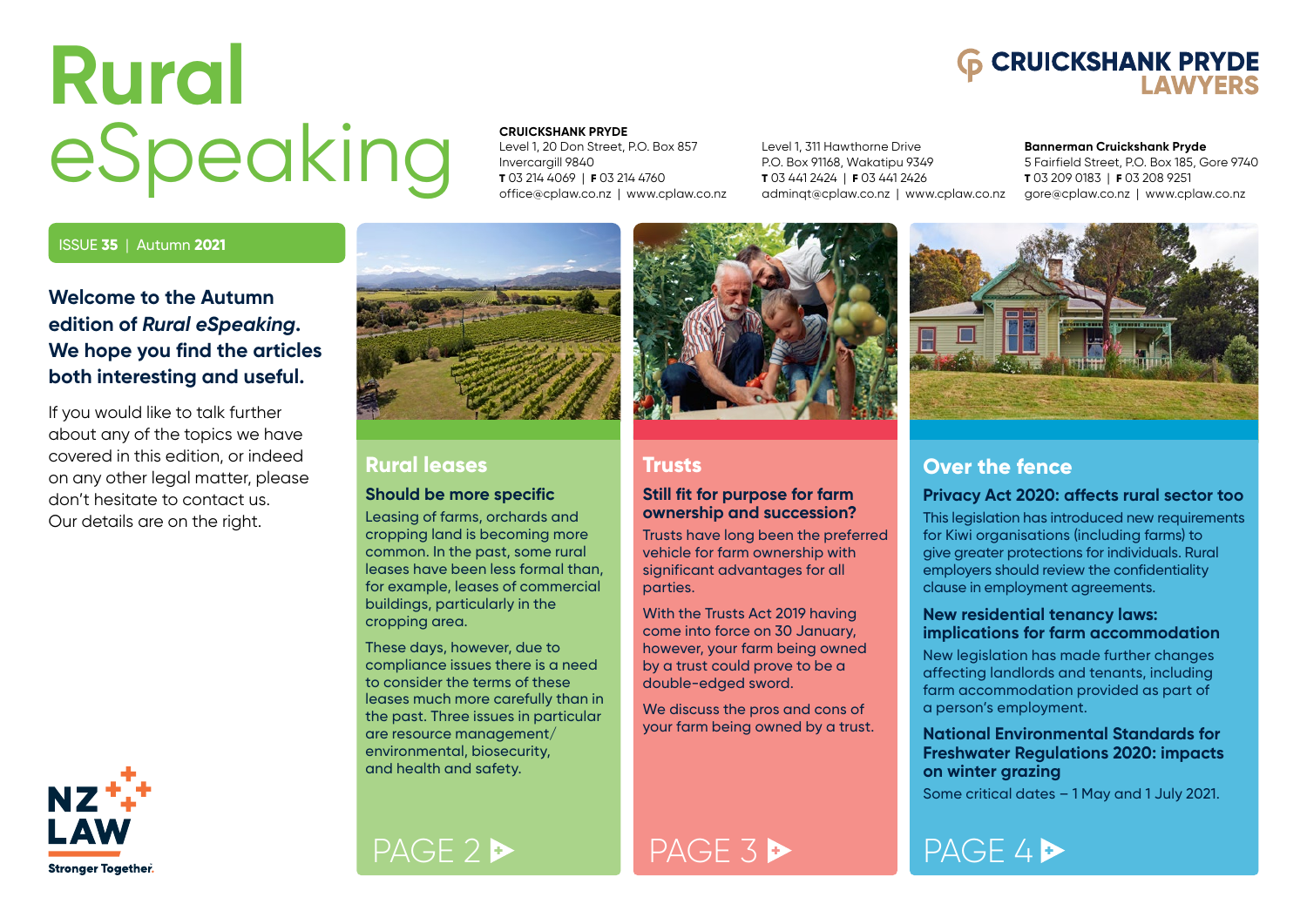### ISSUE **35**

## **Rural leases**

### **Should be more specific**

Leasing of farms, orchards and cropping land is becoming more common. It is a good way for farming operations to expand without capital commitments involved in buying land. For landowners, it can be a useful way to retain ownership of the capital but give away the day-today farming operations, either through a desire to semi-retire or to hold the farming asset for a period while family or continued ownership issues are resolved.

In the past, some rural leases have been less formal than, for example, leases of commercial buildings, particularly in the cropping area. These days, however, due to compliance issues there is a need to consider the terms of these leases much more carefully than in the past. Three issues in particular are:

- **+** Resource management/environmental
- **+** Biosecurity, and
- **+** Health and safety.

Until recently, most leases (and this is in common with leases of commercial buildings) contained a clause simply requiring the lessee to comply with all relevant statutory or regulatory requirements, sometimes enumerating the various acts and regulations in a non-exhaustive list.

Today, those general clauses are no longer good enough and leases should be much more specific in the compliance obligations of each party.

<span id="page-1-0"></span>

### **Resource management/ environmental**

The advent of the farm environmental plan (FEMP) regime has substantially increased compliance obligations in respect of resource management issues.

All local authorities must now implement a farm environmental management plan regime. Generally speaking, it is the landowner who has the responsibility to prepare these plans; but obviously with the lessee being the farmer and in dayto-day control of the land, it is the lessee who needs to comply. Accordingly, there needs to be clear provision in the lease as to whose responsibility it is to prepare that plan, who is required to comply with the plan, who bears the costs of compliance and also where the costs of any failure to

comply with the plan lie. The lease should also contain a warranty from the lessee to comply with the FEMP including monitoring and reporting obligations.

### **Biosecurity**

The *Mycoplasma bovis* outbreak brought into sharp focus the need to comply with biosecurity rules. Rather than having a lease containing just a general obligation to comply with biosecurity legislation, a lease — particularly of farms that might be specifically affected by biosecurity issues such as dairy farms, orchards and cropping farms (with the issue of pests imported from overseas) — should be clear about the lessee's obligations to comply with specific statutory provisions and regulations such as, for example, NAIT.

### **Health and safety**

Once again the compliance regime for health and safety is significantly more onerous than in years past. Health and safety clauses in leases must be significantly more specific than a mere obligation to comply with health and safety legislation.

The lessor, for their part, would need their own health and safety manual as well as the ability to see and approve their lessee's health and safety plan.

The lease should also confirm that the lessee is the 'PCBU' on the land for the purposes of the Health and Safety At Work Act 2015, and to have a warranty from the lessee that they have a health and safety management system applicable to the type of work to be carried out on the land.

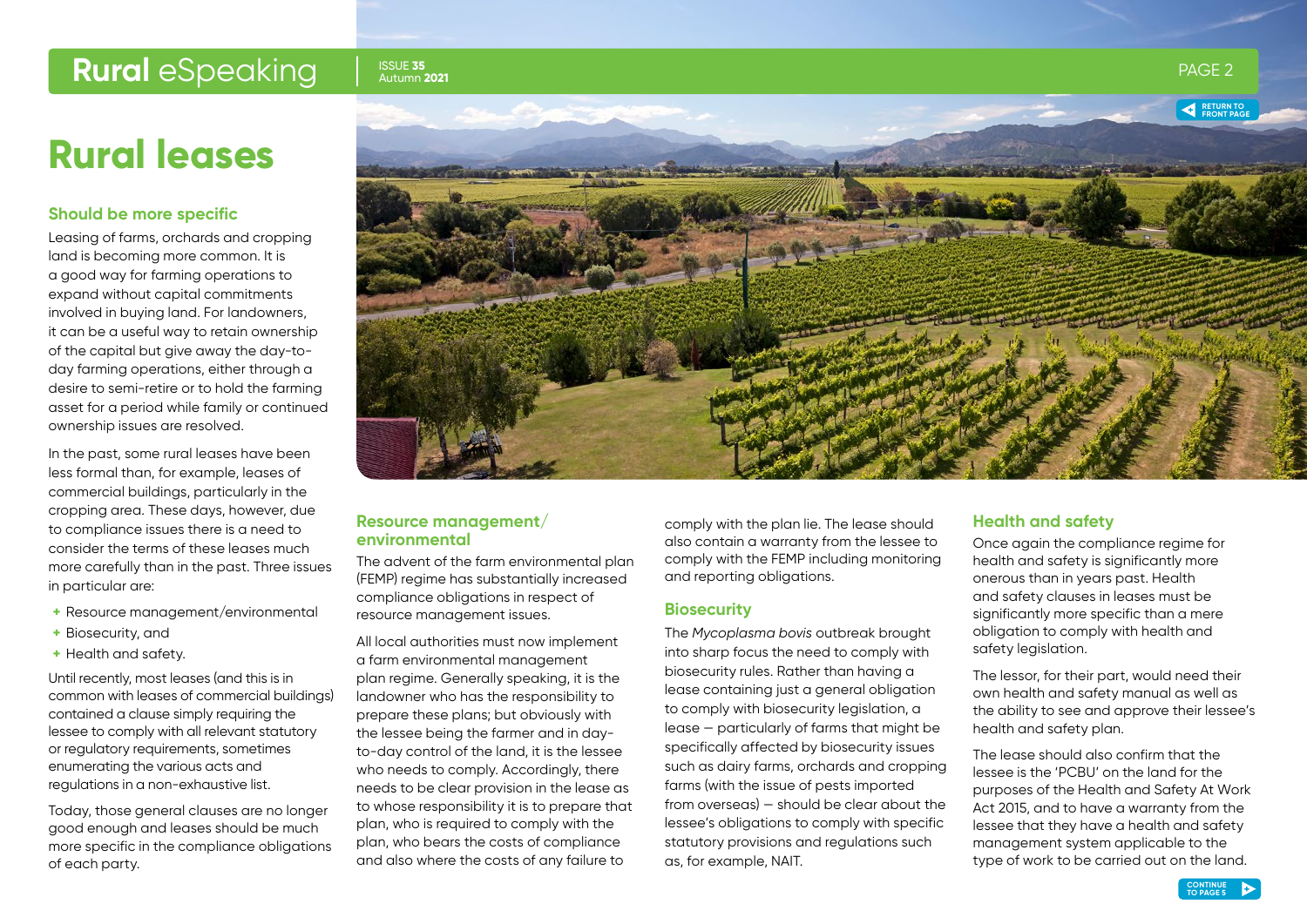## <span id="page-2-0"></span>**Rural** eSpeaking Issue 35 esternal participate of the second page 3 entitled by the second page 3 entitled by the second page 3

#### ISSUE **35** Autumn **2021**

### **Trusts**

### **Still fit for purpose for farm ownership and succession?**

Trusts have long been the preferred vehicle for farm ownership.

Historically, holding a property through a trust meant that ownership did not change on the death of the farmer and, therefore, any death duties could be avoided during the generational change.

There were also significant advantages in being able to allocate income amongst a group of beneficiaries according to their personal tax rates; this was particularly popular during the 1970s and 1980s when there were high marginal tax rates.

Both death duties and the very high marginal tax rates were abolished in the mid-1980s; it is now nearly 40 years since these reasons for holding farm assets in a trust have disappeared.

### **Still a good way to own your farm?**

The new Trusts Act 2019, replacing the Trustee Act 1956, came into effect on 30 January this year. So now would seem an opportune time to review whether your trust is still a suitable vehicle for farm ownership.

One of the reasons that trusts were so effective in the tax field was a 'blurring' of ownership. While the trustees held the strict legal ownership of property, they held it on behalf of a group of discretionary beneficiaries who, at any time, could benefit from the trust property but until such time as a decision to allocate trust income or capital had been made in their



favour they had no right to, or interest in, the trust property.

This worked very well for tax situations but, when we look at succession issues, having a trust owning your farm can prove to be a double-edged sword.

If you own property in your own right, while you are alive and have full mental capacity you can do what you like with it; your decisions cannot be challenged by aggrieved family members who might feel unfairly treated.

If you are a trustee of a trust, notwithstanding the words in trust deeds that would appear to give you the widest possible 'discretion' to deal with trust property between beneficiaries, in reality the combination of the requirements in the new trusts legislation and court decisions over the years do put limits on trustees. The *Kain1*and *Erceg2* cases are stark examples of beneficiaries taking trustees to court over their decision-making.

Due to the increased ability for beneficiaries to obtain information from trustees as a result of the *Erceg* decision (much of which is now in the Trusts Act), trustees' actions are now likely to come under even more scrutiny from beneficiaries.

Some (usually older) trust deeds have wide definitions of who is a beneficiary – including, in some cases, 'former spouses' or 'step-children'. This can cause obvious

1 *Kain v Hutton* [2008] 3 NZLR 589. 2 *Erceg v Erceg* [2017] 1 NZLR 320. [2017] NZSC 28. issues, given that the trustees' basic obligation, when making a decision, is to consider the interests of all the trust's beneficiaries. All beneficiaries have a right to be advised that they are beneficiaries of a trust and that they have a right to receive 'trust information'.

### **Pros and cons**

In the light of the new legislation and recent case law, it may now be time to consider whether the disadvantages of having a trust outweigh the advantages.

### **Advantages:**

- **+** No need to alter the legal ownership on inter-generational change to the person actually farming the property
- **+** Ability to allocate income to a wider group, at their marginal tax rates, than those actually farming, and
- **+** Protection of assets in the event of personal liability of individuals.

### **Disadvantages:**

- **+** Legal accountability of trustees to beneficiaries for their decision-making, with potential personal liability if the trustees get it wrong
- **+** Personal liability of individual trustees relating to, for example, breaches of the Health and Safety at Work Act 2015 and/or the Resource Management Act 1991, and
- **+** Potential requirement to disclose what might be regarded as private information to a wider group than intended, such as, estranged spouses and step-children.

**RETURN TO [FRONT PAGE](#page-0-0)**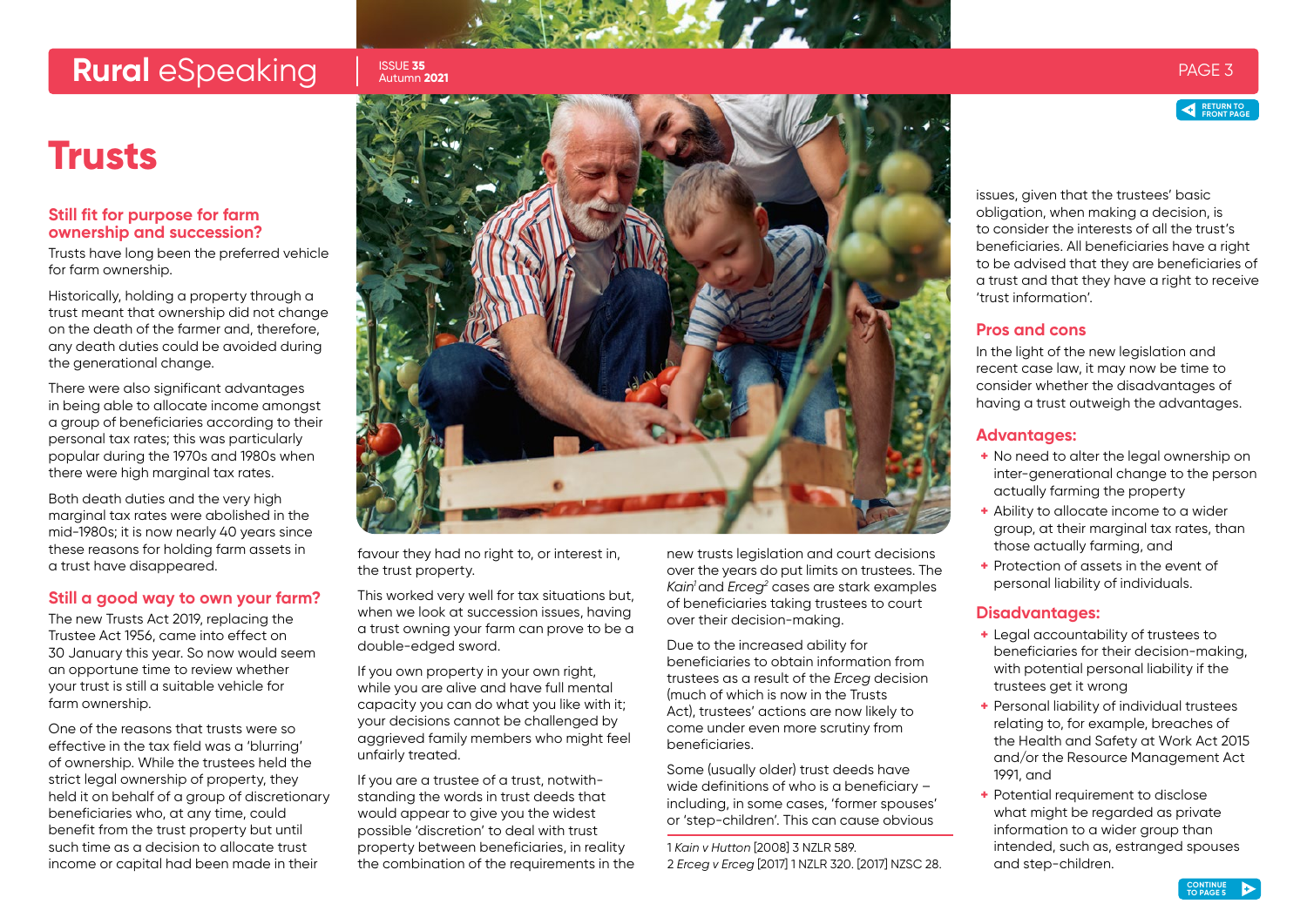# <span id="page-3-0"></span>**Rural** eSpeaking ISSUE 35 Adition 2021 **Rural PAGE 4** PAGE 4

Autumn **2021**

# **Over the fence**

### **Privacy Act 2020: affects on rural sector too**

The Privacy Act 2020 came into force on 1 December 2020, replacing the Privacy Act 1993. It has introduced new requirements for New Zealand businesses (including farms) and organisations to give greater protections for individuals.

If a business or organisation has a privacy breach that has caused serious harm to someone or could do so, then it must notify the Office of the Privacy Commissioner.



The onus is on the business or organisation, not individual employees.

There are 13 information privacy principles including collecting only the information you need, advising people what you are doing, storing information securely and giving people access to their personal information. There is more on these 13 principles **[here](https://www.privacy.org.nz/privacy-act-2020/privacy-principles/)**.

If you are an employer, it would be prudent to review your employment agreements to check whether there is a confidentiality clause that creates the obligation on both you and your employees both during the employment period and following.

We recommend that you be proactive, consider the information you hold and how you can store employment-related records safely. If you haven't done so already, you should develop a privacy statement for your employees and contractors, and encourage everyone to engage to consider their actions.

### **New residential tenancy laws: implications for farm accommodation**

The Residential Tenancies Amendment Act 2020 has made further changes affecting landlords and tenants, including farm accommodation provided as part of a person's employment. The most recent changes took effect on 11 February 2021.

Landlords must provide a written tenancy agreement. If you're providing accommodation as part of an employment package, you should ensure that employment agreements include the latest tenancy requirements in addition to the Healthy Home Standards.

When your employee's employment comes to an end, you must give notice that the tenancy also comes to an end and you should detail the requirement to leave the property.

To find out more about the new legislation and how it may affect you, go **[here](https://www.tenancy.govt.nz/about-tenancy-services/news/residential-tenancies-amendment-act-2020-now-in-force/)**.

### **National Environmental Standards for Freshwater Regulations 2020: impacts on winter grazing**

The National Environmental Standards for Freshwater Regulations 2020 came into force on 3 September 2020.

The standards are designed to protect existing inland and coastal wetlands, improve poor practice intensive winter grazing of forage crops, restrict further agricultural intensification and limit the discharge of synthetic nitrogen fertiliser to land and require reporting of fertiliser use.

The intensive winter grazing rules apply to any grazing crop in situ other than pasture for the period between 1 May and 30 September.

A resource consent is not required if the farm has previously been used for intensive winter grazing between 2014 and 2019 and you are not seeking to expand the area. If the criteria cannot be met, a resource consent will be needed.

The rules on intensive winter grazing and cropping were to have taken effect on 1 May 2021, but have been delayed until **1 May 2022.** The exception is the requirement to obtain a resource consent for an expansion of the area which took effect on **1 May 2021**.

The regulations include the exclusion of pigs, dairy cattle, dairy support, deer and beef cattle from waterways. This exclusion means at least a setback of 3 metres from any body of water being a lake, river or natural wetland; there are some exceptions for smaller bodies of water. Effective fences must be put in place to ensure stock cannot enter into the waterways.

From **1 July 2021**, a resource consent will be required if more than 190kg of synthetic nitrogen fertiliser is applied per hectare. This is an average across the whole area in pastoral land use and a limit of no more than 190kg on any one hectare. This applies regardless of the livestock that are grazing. The nitrogen limit does not apply to land in arable use.

Regional councils are putting in additional rules and setting timeframes.

Please don't hesitate to contact us if you would like some guidance about the requirements and compliance with the regulations. **+**